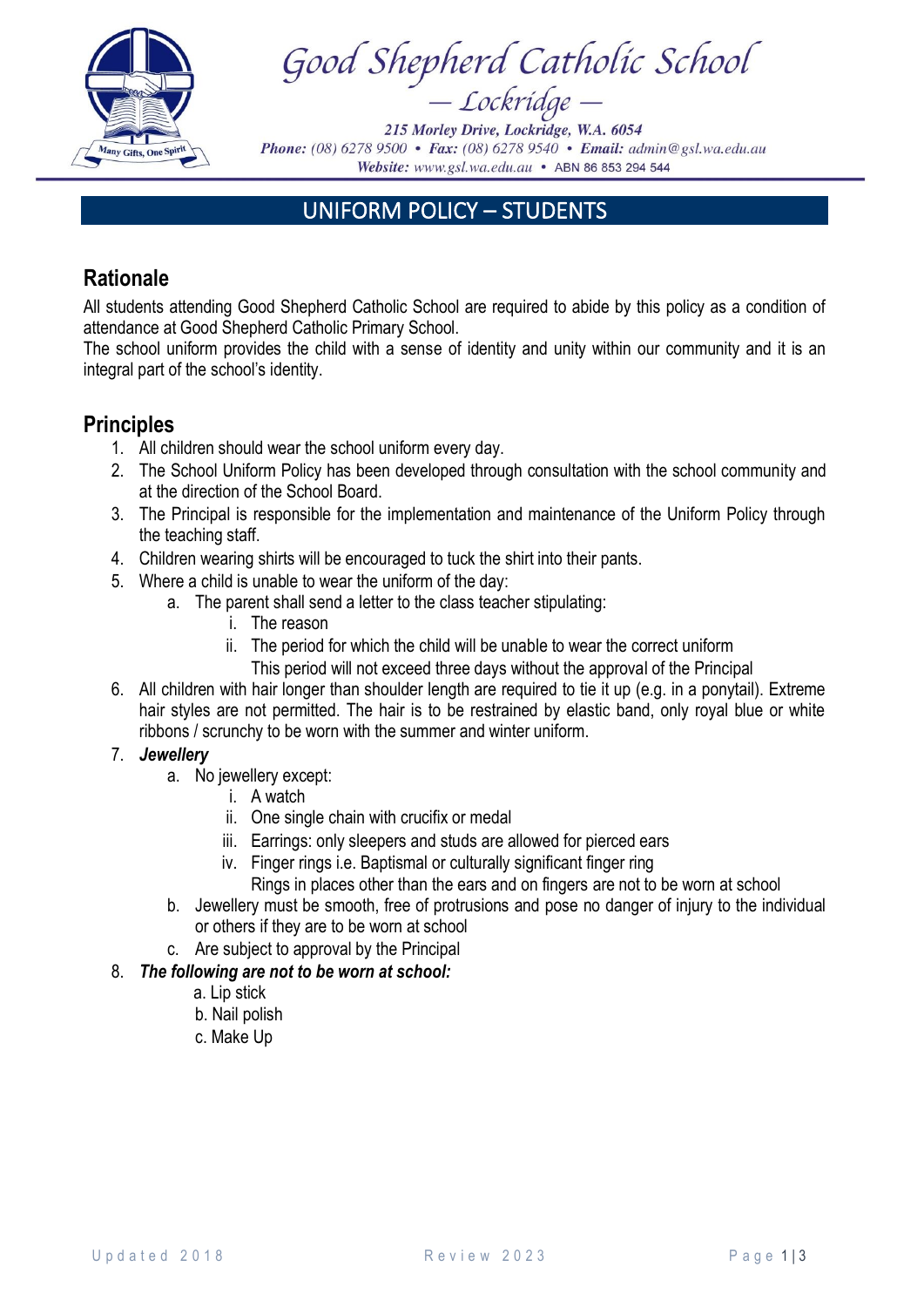# **School Uniform**

**Kindergarten students are not required to wear the School Uniform.** Parents should be mindful of the learning environment when dressing the child and ensure it is suitable for their daily activities.

## *Pre Primary students are required to wear the following School Uniform:*

Girls and Boys

- Royal Blue rugby shorts with logo
- Sky blue polo with logo
- House coloured polo with logo (sports faction colour)
- School Jumper with Logo
- School Zip Jacket with Logo (sports days)
- Sports School socks
- Royal Blue track suit pants (for winter)
- Royal Blue school hat with logo
- Joggers predominately white

## *Year 1 - 6 Compulsory Uniform:*

The correct Uniform is to be worn each day or a satisfactory letter of explanation shall be provided to the Principal via the class teacher.

## **SUMMER: to be worn during Terms 1 & 4**

*Girls* 

- Blue checked school dress
- Black sandals or lace up low heel black school shoes (black sneakers, boots or shoes with a high heel are not appropriate)
- White school socks
- School jumper with logo

*Optional:* 

• Navy blue skort with sky blue short sleeve shirt with school logo on pocket

#### *Boys*

- Mycron grey shorts
- Sky blue short sleeve shirt with school logo on pocket
- Black sandals or lace up black school shoes (black sneakers or boots are not appropriate)
- Grey school socks
- School jumper with logo

## **WINTER: to be worn during terms 2 & 3**

*Girls* 

- Blue checked school dress
- Lace up black school shoes (black sneakers, boots or shoes with a high heel are not appropriate)
- White school socks
- School jumper with logo

*Optional:* 

- Tights navy blue
- Navy blue skort with sky blue short sleeve shirt with school logo on pocket